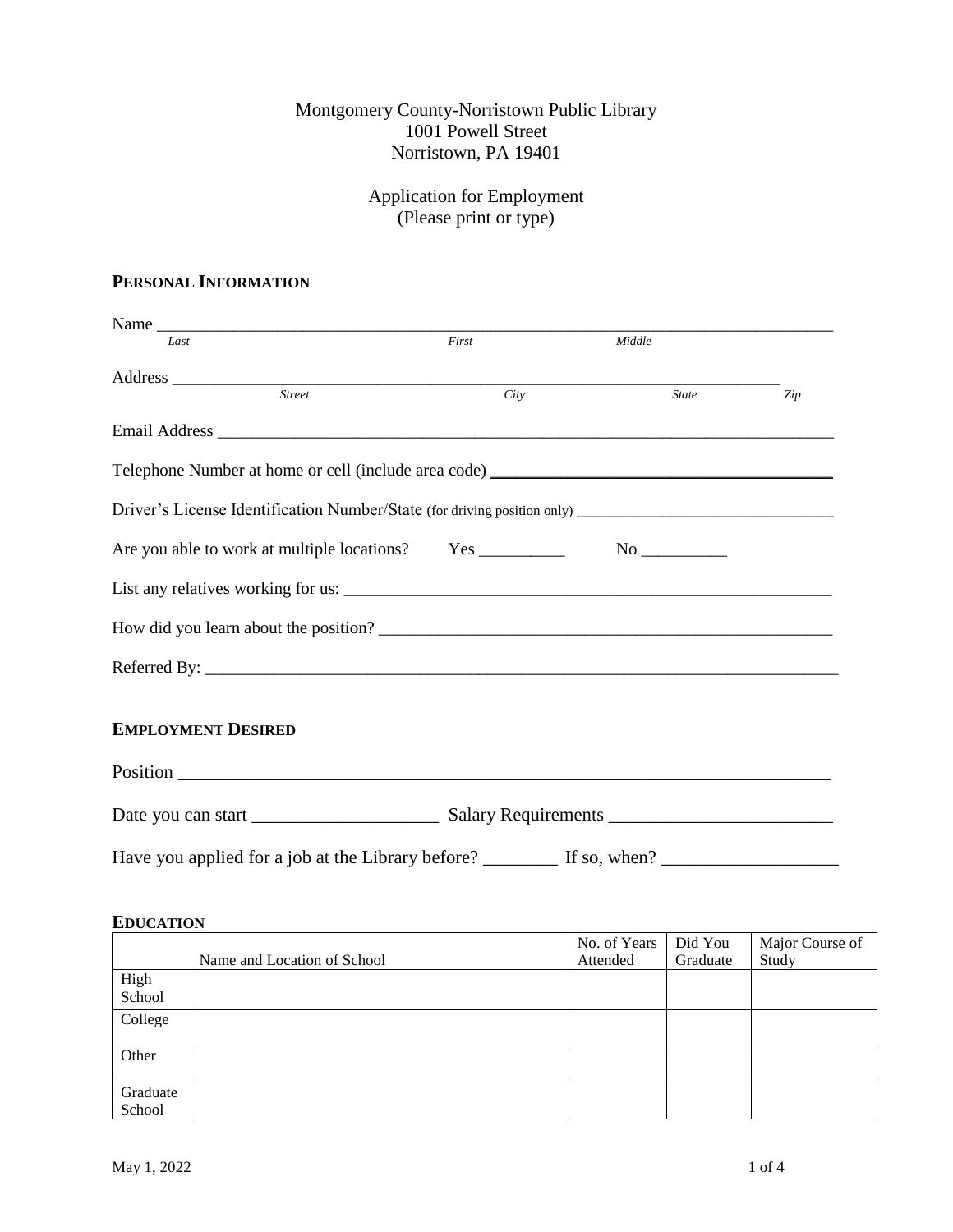Please describe additional skills, training, or abilities you would like to have considered when evaluating your qualifications:

Do you have any of the following certificates issued by the Pennsylvania Department of Education? If yes, include the certificate number.

| Library assistant?         | Y es | Certificate Number: |
|----------------------------|------|---------------------|
| Provisional librarian? No  |      | Certificate Number: |
| Professional librarian? No | Y es | Certificate Number: |

**EMPLOYMENT HISTORY** (List below last three employers, starting with the most current employer.)

| Supervisor: | Reason for leaving:                                                                                                                                                                                                                                                                                                                                                                                                                                              | Job Title: |
|-------------|------------------------------------------------------------------------------------------------------------------------------------------------------------------------------------------------------------------------------------------------------------------------------------------------------------------------------------------------------------------------------------------------------------------------------------------------------------------|------------|
|             | From: The Contract of the Contract of the Contract of the Contract of the Contract of the Contract of the Contract of the Contract of the Contract of the Contract of the Contract of the Contract of the Contract of the Cont<br>To: The contract of the contract of the contract of the contract of the contract of the contract of the contract of the contract of the contract of the contract of the contract of the contract of the contract of the contra | Job Title: |
| Phone:      | Reason for leaving:                                                                                                                                                                                                                                                                                                                                                                                                                                              |            |
|             | From:                                                                                                                                                                                                                                                                                                                                                                                                                                                            |            |
| Supervisor: | $To: \begin{tabular}{ c c c c } \hline \quad \quad & \quad \quad & \quad \quad \\ \hline \end{tabular}$<br>Reason for leaving:                                                                                                                                                                                                                                                                                                                                   |            |
|             | From:<br><u> 1989 - Johann John Barn, mars and de Branch Barn, mars and de Branch Barn, mars and de Branch Barn, mars and de Branch Barn, mars and de Branch Barn, mars and de Branch Barn, mars and de Branch Barn, mars and de Branch B</u>                                                                                                                                                                                                                    |            |
| Supervisor: | Reason for leaving:                                                                                                                                                                                                                                                                                                                                                                                                                                              |            |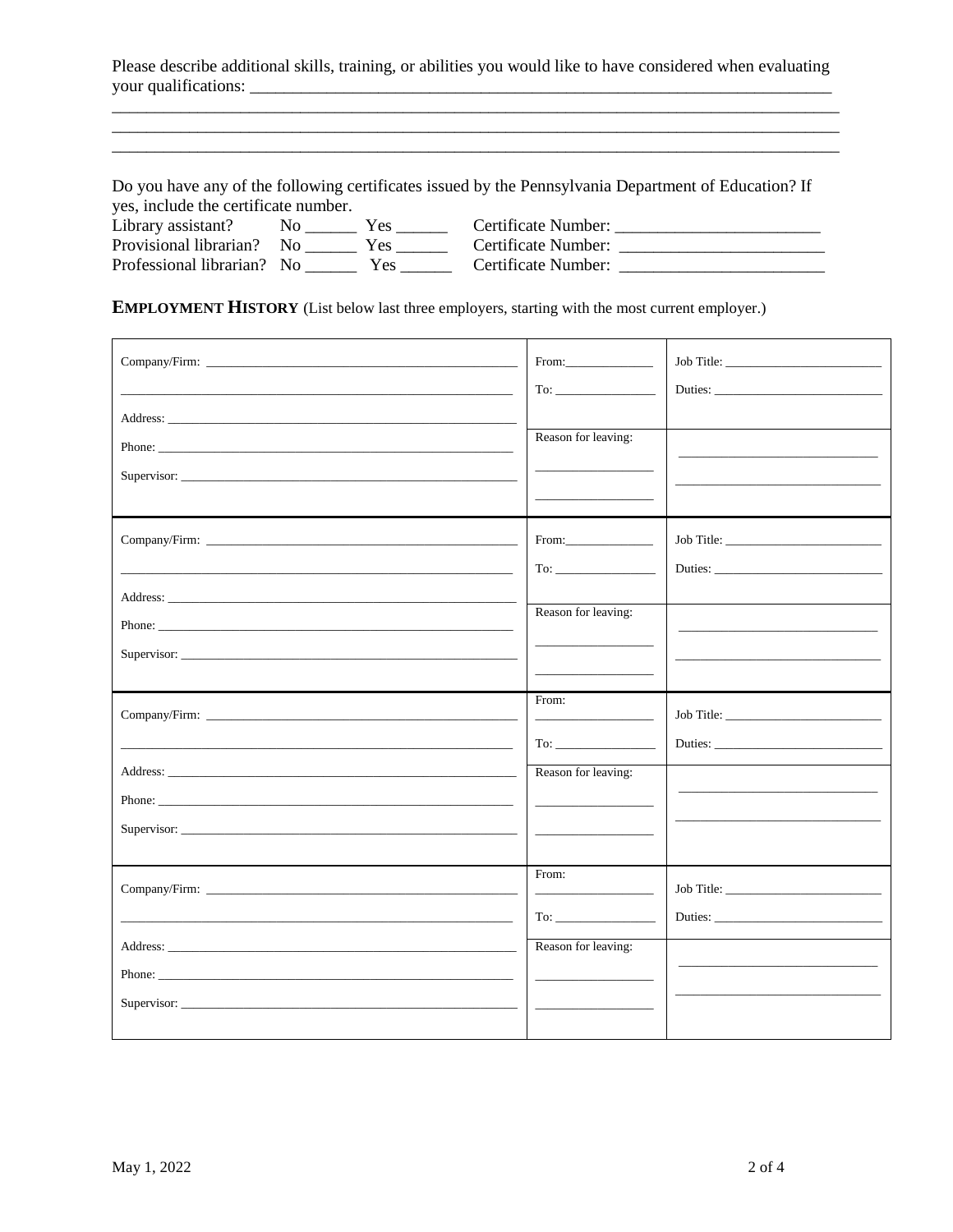**REFERENCES** (List below the names, contact information and relevant details for three supervisors from your current or previous employment. Other references may be requested.)

|      |         | Daytime<br>Phone |            | Years<br>Acquainted |
|------|---------|------------------|------------|---------------------|
| Name | Address |                  | Occupation |                     |
|      |         |                  |            |                     |
|      |         |                  |            |                     |
|      |         |                  |            |                     |
|      |         |                  |            |                     |
| 2    |         |                  |            |                     |
|      |         |                  |            |                     |
|      |         |                  |            |                     |
|      |         |                  |            |                     |
|      |         |                  |            |                     |
| 3    |         |                  |            |                     |
|      |         |                  |            |                     |
|      |         |                  |            |                     |
|      |         |                  |            |                     |
|      |         |                  |            |                     |

| 1. Were you provided a job description? Yes ___________<br>If yes, complete questions 2 and 3. If no, skip questions 2 and 3. |  |                                                                                                          |
|-------------------------------------------------------------------------------------------------------------------------------|--|----------------------------------------------------------------------------------------------------------|
| which you are applying? $Yes \_$ No                                                                                           |  | 2. Are you able, to perform all of the essential functions of the job with or without accommodations for |
| <b>U.S. MILITARY SERVICE</b>                                                                                                  |  |                                                                                                          |
|                                                                                                                               |  |                                                                                                          |
|                                                                                                                               |  |                                                                                                          |
|                                                                                                                               |  |                                                                                                          |
|                                                                                                                               |  |                                                                                                          |
| <b>OTHER</b>                                                                                                                  |  |                                                                                                          |

Are you authorized to work in the United States? Yes \_\_\_\_\_\_\_\_\_\_\_\_ No\_\_\_\_\_\_\_\_\_\_\_\_ Under the Immigration Reform and Control Act of 1986, upon hire, you will be required to provide documents verifying your identity and eligibility to work in the United States.

Have you ever been convicted of a crime which would exclude you from employment? Yes \_\_\_\_ No\_\_\_\_ (Conviction will not necessarily disqualify an applicant from employment)

\_\_\_\_\_\_\_\_\_\_\_\_\_\_\_\_\_\_\_\_\_\_\_\_\_\_\_\_\_\_\_\_\_\_\_\_\_\_\_\_\_\_\_\_\_\_\_\_\_\_\_\_\_\_\_\_\_\_\_\_\_\_\_\_\_\_\_\_\_\_\_\_\_\_\_\_\_\_\_\_\_\_\_\_\_

\_\_\_\_\_\_\_\_\_\_\_\_\_\_\_\_\_\_\_\_\_\_\_\_\_\_\_\_\_\_\_\_\_\_\_\_\_\_\_\_\_\_\_\_\_\_\_\_\_\_\_\_\_\_\_\_\_\_\_\_\_\_\_\_\_\_\_\_\_\_\_\_\_\_\_\_\_\_\_\_\_\_\_\_\_

If yes, please explain and provide date(s)/location(s):  $\frac{1}{\frac{1}{2} \sum_{i=1}^{n} \sum_{j=1}^{n} x_j^2 + \sum_{j=1}^{n} x_j^2 + \sum_{j=1}^{n} x_j^2 + \sum_{j=1}^{n} x_j^2 + \sum_{j=1}^{n} x_j^2 + \sum_{j=1}^{n} x_j^2 + \sum_{j=1}^{n} x_j^2}$ 

### **Please read carefully and sign:**

Permission is hereby granted to the Montgomery County-Norristown Public Library to conduct a thorough investigation and to solicit information as to my educational and employment history, character and general reputation, credit and criminal conviction record. I release, indemnify and hold harmless Montgomery County-Norristown Public Library and all persons or organizations from and against any and all liability arising from such